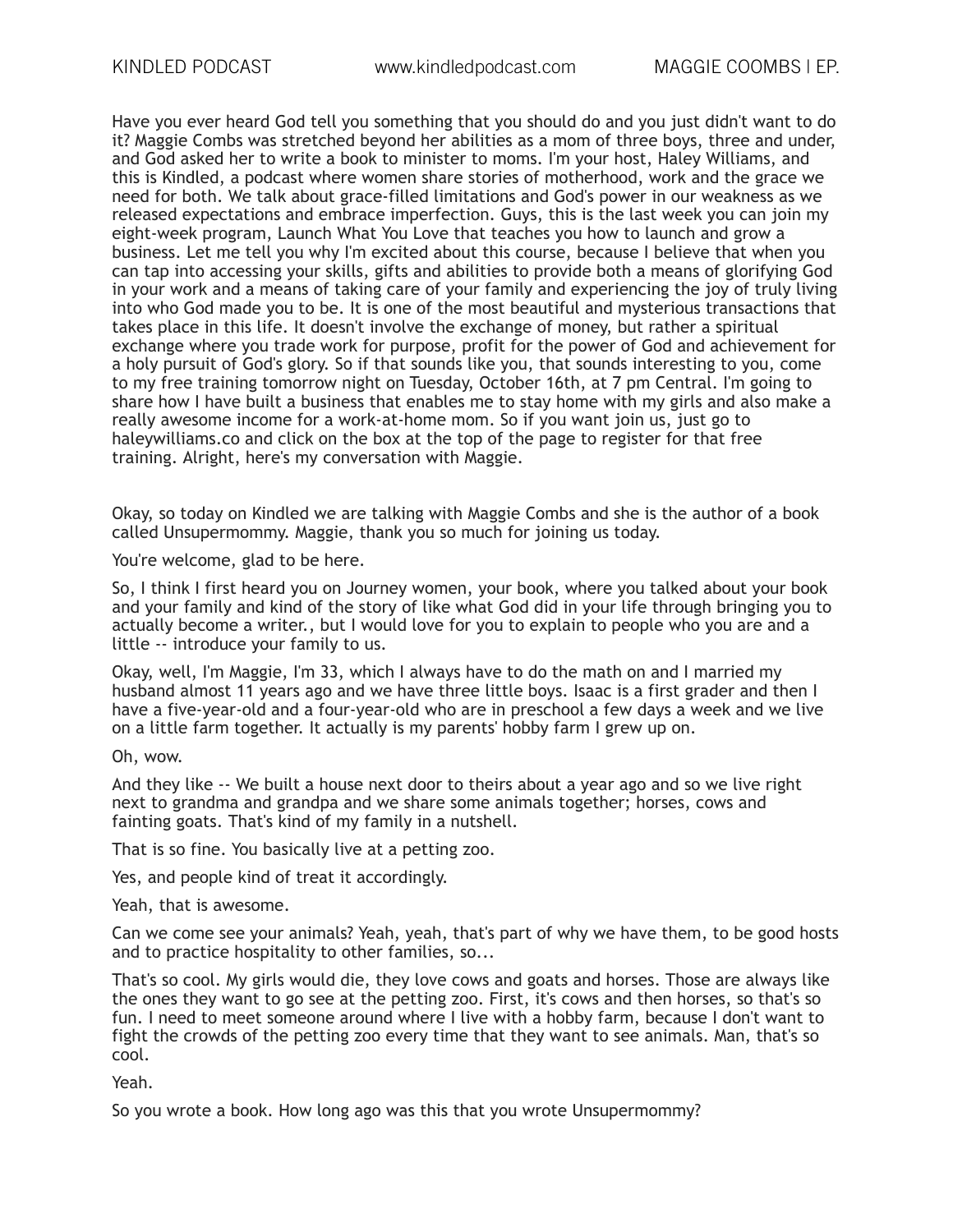Well, I started in 2014, like winter of 2014 and then it was published in April 2017. So now it's been about 18 months or so since my first book was published and it's about my experience of having three boys born in three years, because my youngest two boys are only 13 months apart. So God really did a lot of humbling in my life through that and taught me like that I can't be the best mom. I honestly can't even be a good mom when I'm trying to do it by my own power.

Yeah, that's true, that's very true. I was living that truth earlier today, because I had -- this is launch day for me for a product that I've been building for six months and I was telling you before we started recording that I didn't have childcare today, which I just didn't really think through. I kind of thought like, "Oh, it won't really be that big of a deal, but I think I underestimated how stressed I would be with like tying up loose ends and just little things here and there and I just felt like I was literally just being mean mom all morning. Like, just no patience, like, "Eat faster! Let's go! Get in the stroller, we're going on a walk!" Like, have fun, you know? Just like, I don't know, just turning into turning into mean mom and I was just like, "This is too funny that I'm talking to you later today about how we can't even be good mom. Like, in our best efforts and even in our halfway efforts, I'm not even a good mom, so yeah.

So I call that the kingdom of mom, what you were doing this morning.

Okay. Yeah, tell me more.

[inaudible 05:42] kingdom of mom, you know, where everyone is kind of there to serve us and if they cause issues, then we kind of bring down the hammer on them.

Yeah, I'm ready, I'm ready, just bring it.

We we don't want to look for the kingdom of mom, we want to look for the kingdom of God and so when we recognize that we're doing that, setting ourselves up as sovereign, we can take a moment to pause and say, "Okay, God is sovereign and he brought these circumstances into my life, He brought Haley the experience of launch day, kind of underestimating the work, then still having your girls and he was sovereign over that circumstance and it's not a surprise to Him and if you choose to take the focus off of yourself and put it back on God and trust Him, He will equip you to do what He has given you to do that day, instead of running around striving, trying to do it all yourself and then forcing all your people to live for you too. And it helps them to see what living God looks like, living for God looks like when we change our perspective and focus on Him instead on those experiences. So then the good mom stuff kind of flows naturally because we're staying connected to divine and the -- when we get the fruit of the Holy Spirit. And so when we don't try to live by our power when we try to live by whenever we focus on God and receive His power, then we get good mom without it being like forced and part of our good works instead of our faith in Jesus.

Okay, I could probably have you like re-explain that three times before it actually would totally sink in because it's -- I just think it's like the -- Yeah, I mean, it's the center of so much of our lives as moms and especially moms that work, at any capacity, like whether that's in or out of the home, it can be so easy. It is just too easy to turn everything into the kingdom of mom. I think there's a particular, like particularly hard lie to sometimes identify in your own heart when you are actually doing what God has called you to do or when you think that you're being obedient, you're like, "I'm doing this thing that is really important and God has asked me to do it, so get out of the way."

Yeah.

That's how I feel sometimes. I'm like, "You guys are just a hindrance," or "You're in my way, you're kind of, you're stopping me. Like, if I didn't have you here asking me for more snacks or getting in fights or spilling your milk or whatever, how much more could I accomplish?" And I know that thought is sin when I think it, but it's really hard, even though I know that that's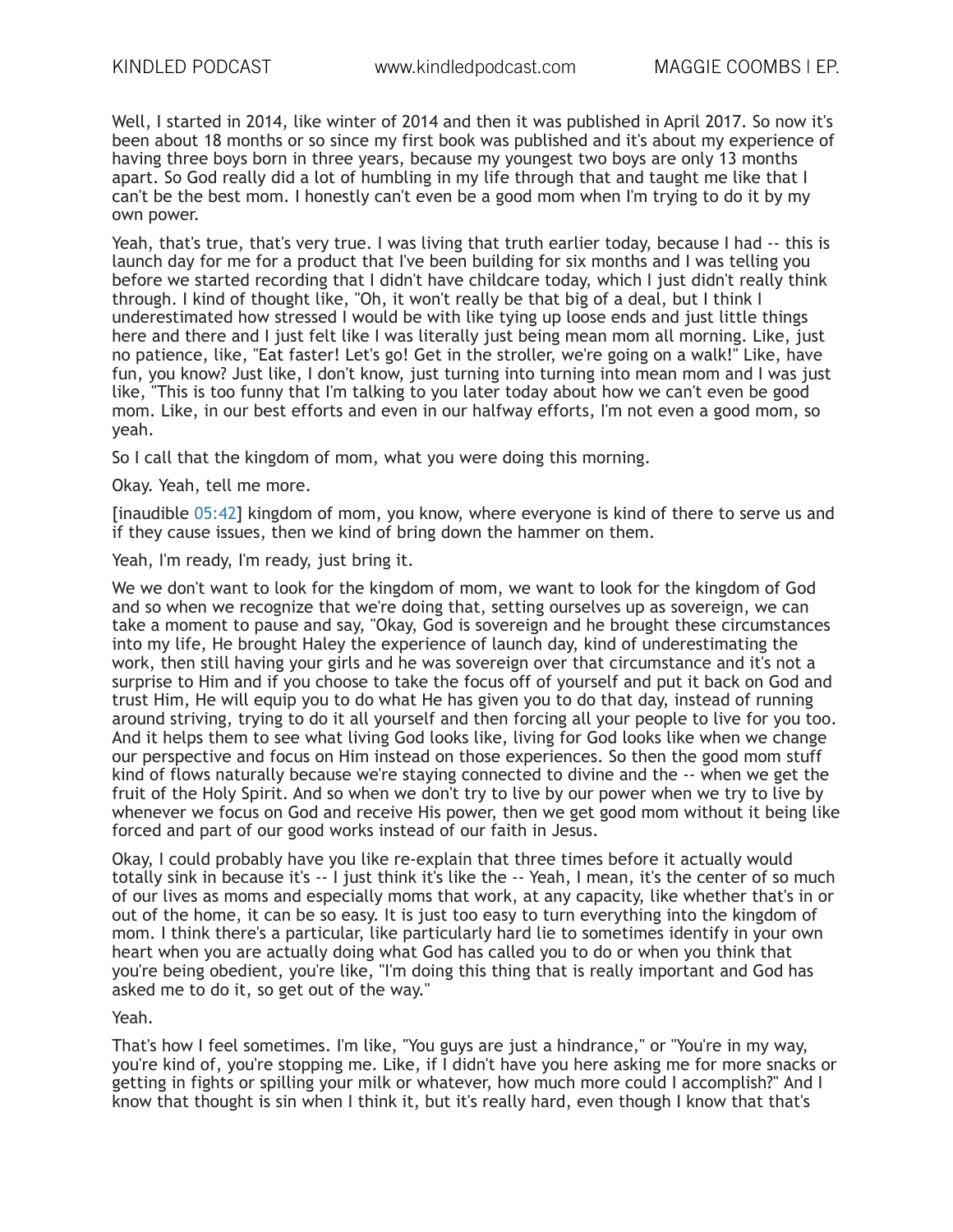not truth, it's really hard for me to make my heart believe that. Like, I know it up here, but my heart still feels that pull and that tension of like -- But I still, like I still really want it, you know? Like, in my sinful nature, I still want that thing that I want. I want that kingdom of myself and it's -- I mean, I don't know, I know that we're not fully made like Jesus yet. Like, we are becoming like Him and sanctification is that process of becoming more and more like him, but it's exactly through circumstances like that.

It's especially tricky when it's involved with ministry. When your work is also your ministry.

Yeah.

So one of the things that I like to tell myself and tell the women is we first are responsible for the thing that God has put like right at the end of our nose. And so, as moms like, that's our husband and our kids and the rest of the ministry has to come second to that or we're not working for God's kingdom anymore, we're working for our own, you know? And it's like - there can be a question about, "Should I be even involved in this really good ministry right now or not?" But there's never a question of whether God has asked you to be in the ministry of motherhood, like [inaudible 09:43]

Yeah.

So we aren't really careful, like, "Is this good thing I want to be doing for God's kingdom? Like hindering me from being able to give my kids and my husband the best part of me instead of just the leftovers." You know?

Yeah, so convicting. Wow. Do you do counseling? I feel like you -- You just had this conversation so many times with yourself and with other people.

I actually do mentor writers, so that's part of it. I have a little writing, mentoring program that just opens up a few times a year, called Gospel-Driven Words. So if anyone is interested in that, it'll open again in December, but if you follow me, you're not going like miss it, you know?

That's so cool, that's awesome. And when did you start that?

This was my -- September was my first time ever, so I do like a month with -- Like, last month, I had just two and then this month I opened it up to three and they get like -- We walk through the process step-by-step of the best way to write an essay because a lot of women feel God's calling in their life to be a writer, but they have literally no training at all and so they might have a lot of just raw talent, but we can kind of hone that in. I can give them some tools to make essay writing easier and then they do like an hour or so of [inaudible 11:19] or a conversation back and forth, discussing the material and then I edit their essay at the end as well and give them some action steps. so...

That's so awesome.

So I just started that.

That's really cool. That's a great idea.

I've been doing it informally with my writing group for like a year.

Okay, well that's awesome. So I know that you've mentioned to me that you were resistant in the beginning to writing at all, or was it to write -- Did you have a specific book that you know God was calling you to write? Walk me back to you before you were writing and what did that process look like for you?

Sure. Well, I always assumed I would write a book, actually. I was like, you know, always loved English, I was an English major. I remember I thought -- When I Kissed Dating Goodbye came out I thought...

Oh.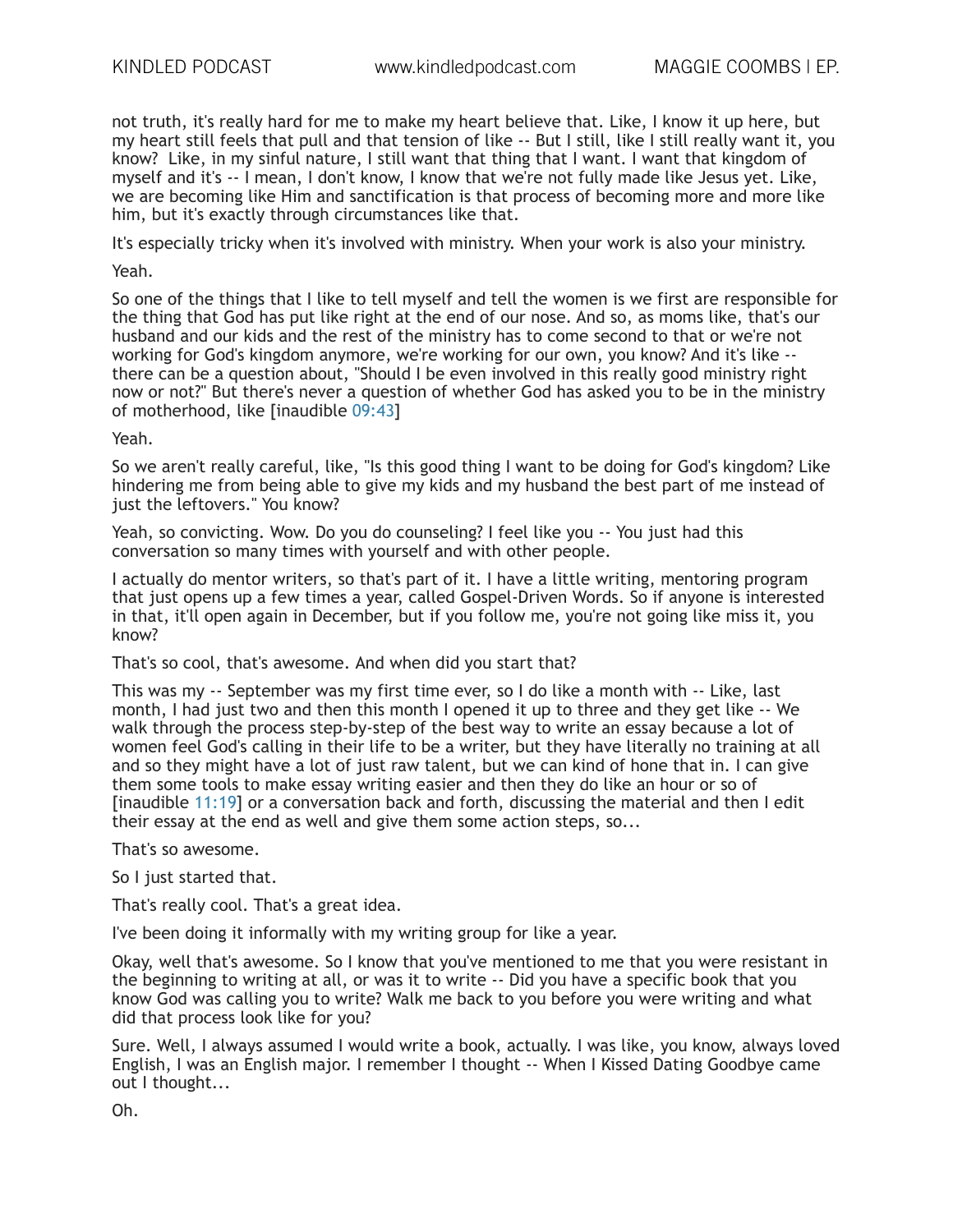I'm totally going to write the book about how great I am, I'm going to be at dating or whatever. I don't know, I thought it -- like a Christian dating book, which is like, just, you know, you think so highly of yourself at 13. And then, after I got married, we moved to a different state and I was super lonely and I wrote a novel, a YA fantasy novel and then I went to a writing conference and realized how hard it is to get published and I was like, "I'm never going to write a book, I'm not going to do that, that's too much work." And of course God, who has a great sense of irony, then called me to write Unsupermommy and I really resisted, like really hard. You know, I'd had the three boys in three years and it was a traumatic experience.

### Oh my Gosh.

Super overwhelmed and I just felt like all I can do is survive every day. And I talked to my mom a lot and she's a trained biblical counselor and their big thing is we do what we do because we want what we want. And that concept was so like perspective-shifting in my own motherhood, that I was like, "Where's the motherhood book that covers this?" And I couldn't find one and I was like, "Okay, who needs to write this book?" And I just felt like God -- You know, I'm like up feeding this baby at like six months old, up in the night, budget times. This is what I'm thinking about, you know, and like who's talking about this on Instagram and I'm just going to find anyone and I was like, "Who's going to write this [inaudible 13:52]" It just felt like that quiet sense of "You will" and I was like, "No, no, no, no, no, no. I mean, I don't have a blog, I don't have time to have a blog, I have 200 Instagram followers and I know all of them personally." You know?

#### Yeah.

So I just really wanted God to use someone who already had a platform. I want women to have this message and I feel it burning inside of me, but I am one of those other women who already have this stuff going on. Like, can you just have them do this message, please? You know?

# Yeah.

And I really went basically kicking and screaming into the process, and so I'd like write a chapter and then I'd like, "Stop it, stop doing it" And then I'd like write a chapter, and I'm like, "No, I'm not going to do that anymore." And it was like people, I just kept bringing people into my life who would say like, "Make some encouragement about my writing or something" and literally I hadn't told anyone I was doing this, except my husband. And so it was just -- it was really hard too, because I had my boys, they were six months old, 18-months-old and three and a half when I started and I just kept telling myself like, "I can't possibly manage this." Like, "I'm literally just feel like holding on by my fingernails to like keeping these kids alive every day and you want me to add writing on top of it?" And so I found that God gave me the perfect -- He answered my problems with surviving motherhood and my problem with "I can't do this writing thing" with the same answer, which was, that His grace is sufficient for me and His power is made perfect in my weakness. That means it doesn't matter how weak we feel because that's just the starting place for God to work through His power. So even though I felt so limited in wisdom, I felt limited in time, I felt limited by even having a clearly thinking brain, because I wasn't sleeping, you know, God kept prodding me through His word and these random pieces of encouragement to preserver by His power. And Psalm 139:5 says, "You hem me in behind and before and lay your hand upon me" and hemming in is like God giving us grace-filled limitations and my grace filled limitation for writing Unsupermommy was actually that I had three boys in three years because it meant that like I had two boys 13 months apart, I couldn't like safely take them to play dates anymore and watch both of them and so I had t stop doing play dates, like I had to go through a season where I couldn't go to Bible study, I couldn't literally, like just could not leave my house and so that was a graceful limitation that allowed me to do the job He had asked me to do during that time. And then Psalm 139:5 says, "And you lay your hand upon me" that's like God's guidance in our life and so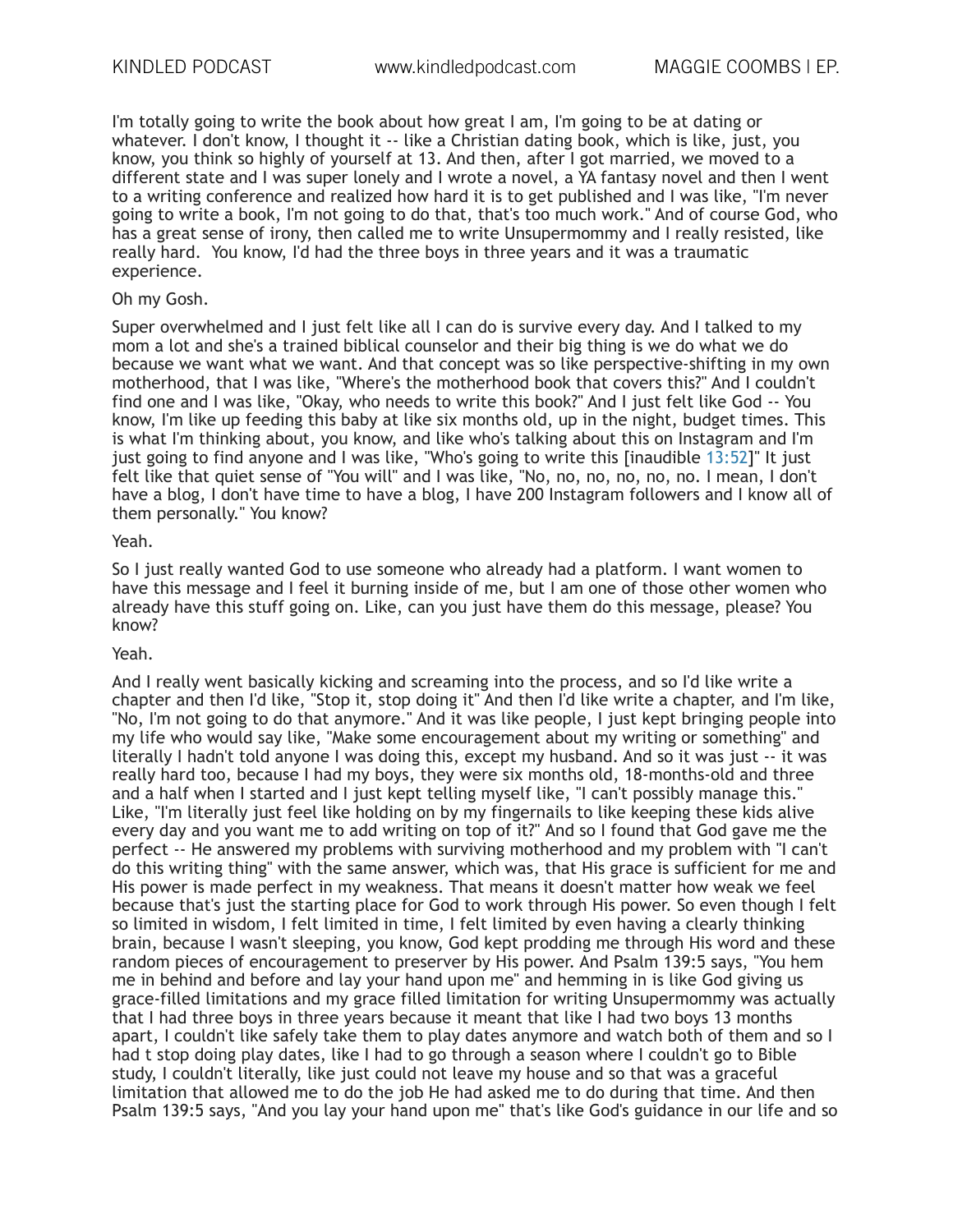He gives us these limits that we just want to push against and break against or use as excuses of why we can't do something, but really, it's God's guiding hand to show us what tasks and roles and priorities he has for our life in this season.

Yeah, that's really good. I want to go back to something you said. When you first started talking about this, was that quote that your mom uses in her counseling that inspired this whole thing.

Yeah.

"We do what we do because we want what we want?"

Yeah.

Can you unpack what that means or what that meant to you when you heard that?

Sure, it means that our actions -- A lot of times, I think especially as moms, like you were talking about being, you know, angry mom or mad mom or whatever, it's like, "Why am I even doing this right now?" It feels like mystifying, it's like you can -- you almost like pull back and above and look down on yourself and see yourself yelling at your kids or whatever and you're like, "Why? Why am I doing this?" And in James, it says that our desires give birth to sin and so we do what we want to do because we want what we want says that those sins that we just - are like, "Why? Why am I doing this? I want to stop, I can't stop, I have no control over this, I really rooted and I desired for something that has placed itself above our desire for God."

#### Right.

So, like when you were upset with your kids earlier today, like that was you placing the desire to do your best job at this launch above the circumstances, the God's sovereignty over the circumstances for your day.

### Right.

So that's why it's so important for us to be constantly checking in with God through abiding throughout our day so that we can submit those good desires to Him and keep Him as the focus.

Yeah. That was reminding me of Romans 7:15 when Paul is talking about, you know, "Why do I do what I do not want to do?" I hate what I'm doing. And he's explaining that he knows that it's his sinful nature and he has the desire to do what is good but cannot carry it out and if that sin nature inside of us that wants what we want, like you're saying and that's why we're doing what we're doing, because we're living into that instead of into the freedom that Christ has purchased for us and that we can live in, but we're choosing to live in that kingdom of self or that kingdom of mom and yeah. And I mean, it's true that sometimes those graces filled limitations are there just because otherwise we will think that we did it all on our own strength, you know? Otherwise we will be like, "Look at how awesome I am" you know? But it' like, here's the limitation of two little kids who are fighting or are needy or whatever or three little boys who you can't take anywhere and you're like, "Okay, this is how I'm going to -- this is how it's going to go down." And it's funny because it's like God knew that all along, you know, He isn't surprised by our circumstances, like he is sovereign over them and I think it's just -- I can't stop being surprised by how he's working, but I know he's not surprised. I'm just like, "Oh wow, I feel like it takes me, you know, weeks to catch up with Him" you know? And you're like, "Oh, that's what you're doing. Okay, okay."

Any time I have a day where something like big is happening, like God always seeks the humble me and so that I don't because -- I mean, my tendency, my heart is always to elevate my own work and what I did and He is always like, "I'm going to kindly just take that away, like you can't, your work didn't do anything here, you were obedient and that's your job and my job is to produce the fruit so I'm going to take you out of it while I produce fruit over here." You know? Like so kind of him to that.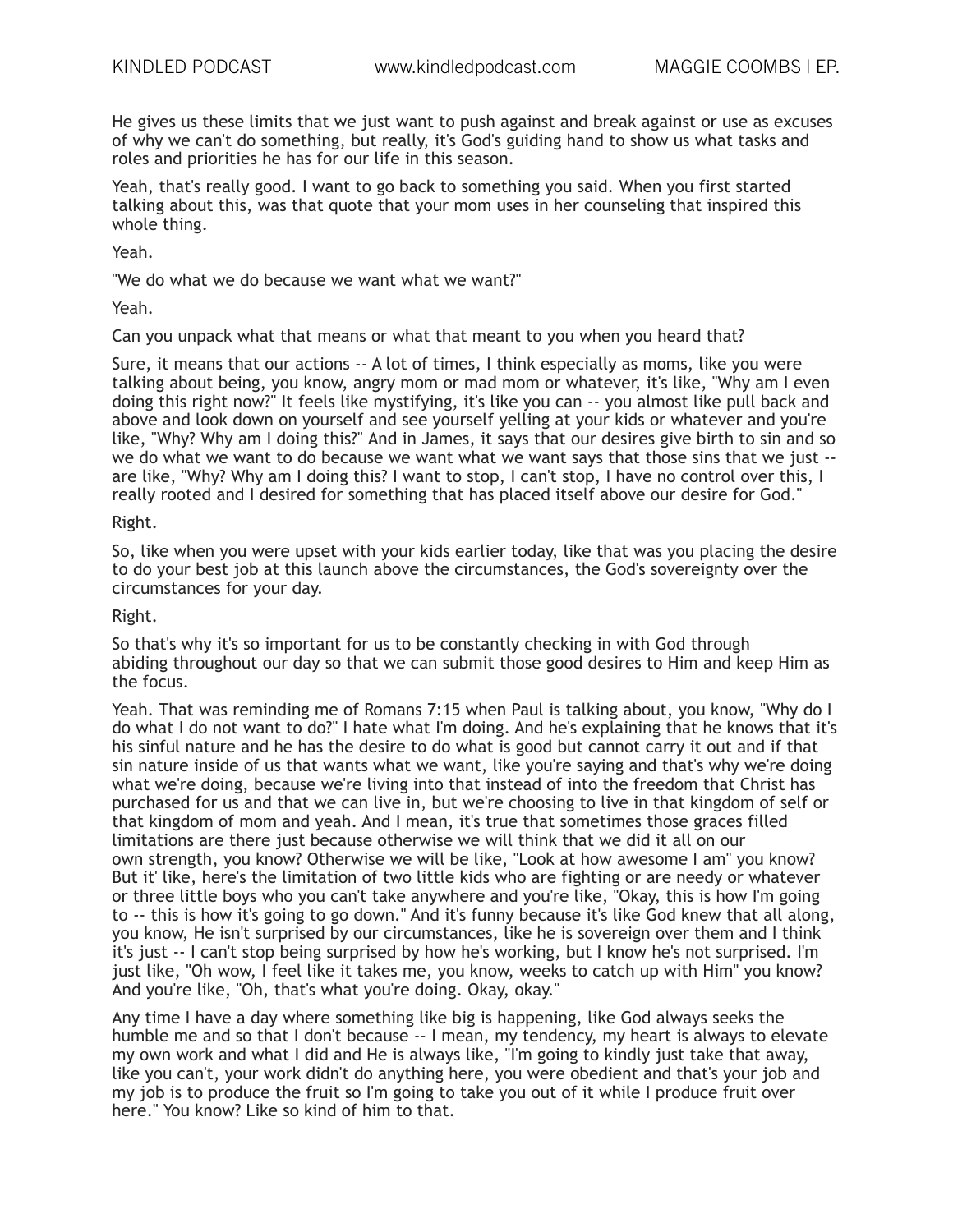Yes, that analogy was coming to mind earlier when I was on a walk with my girls of feeling like I couldn't find the time in my day or I wouldn't have the time to do what I thought I needed to do to create the harvest, you know? I feel like I've been planning all these seeds and planning all these seeds and bearing them and watering them and cultivating them and now it's time to harvest and I'm like, "I just can't get to it, I just like..." and it's like that desperation that it's like, "I can't get there with everything, all the tools. I can't get there." And I totally heard God be like, "That is my job. Like, you are not the harvester. I am the harvester, you are the worker, you are supposed to be faithful with planting and faithful with watering, but ultimately, I'm the one cultivating what grows and I'm the one that will produce the harvest." And it's so hard.

## But He gets the glory.

Yes, yes, like which -- You know, we say like, "Oh yeah, you know, what is the chief end of man to glorify God and enjoy Him forever?? So if that is our chief end, there should be no disconnect, but we often really get -- We really do get distracted. I do get really distracted by, like, "Well, where is my glory in this? How is my image? Or how is my name going to be perceived or built or whatever by anything that I'm doing?" And it becomes way too much about me and I know it's not just because I'm a three on the Enneagram. It's like, I know that has something to do with it, but I know it's way more to do with my sin nature than my enneagram number but... Oh man, it's good, it's really good. So, how do you feel? I guess, how long did you fight that calling? How long until you were kind of resisting and then you gave in?

Well, okay, when I gave in, was just like, "I'm going be obedient and do it probably about eight months or so into it," but I still struggle with that obedience. It's not just like a one and done thing. I still have so many days where I want to give up. I often feel envious of moms who think you have free time because when your kids go to pre-school or whatever, you don't have a job that you're trying to fit into the time, like people -- Especially with like, just my first experience having all my kids in preschool like, "Oh, are you going to go work out or whatever?" And it's like, "No, no..."

## I'm going to get some work done.

And so I have this tendency to think, "Well, their free time isn't filled up with writing," which is really a little bit ridiculous because that's probably how I want spend my free time anyways, but because it's my job, it makes me go like, "But that's not fair" and I've got this really like sad inner voice a lot of the time and that is always gently or not so gently when I let it go too far, bringing me back to focus on Him and sort of myself, because when I focus on Him, I remember that when I'm most uncomfortable and feel the most ill-equipped, that's when God is setting it up so that He'll receive all the glory, what we were just talking about.

Yeah, I love that. That needs to be a pull quote. When we're most uncomfortable or feel most ill-equipped, that's when He's going to get all the glory.

Yeah.

Yeah, that's good. What is it like now that you're -- You said it's an ongoing thing, it's not just like, "Okay, I obeyed once and I never had to obey again." Like, you know, of course, you've got kind of that temptation knocking on your doorstep or you talked about your inner voice that you hear like that and I think everybody has... Everybody has that within them, because we're all, you know, sinful, but I think that it presents itself differently. So, for me, you know, I'm in the same spot where when I drop off at preschool, I go at home as fast as I can, I work as hard and as best I can, that whole five hours I don't -- I barely won't even text my husband back. I'm like, "Don't bother me, like nobody interrupt me." And I think my inner voice tends to be more judgmental of someone who isn't using their time wisely. If see a friend who's like, you know, going to just enjoy her time, I'm like, "Well, I mean, I'm just working, I'm working really hard." You know? Or it's like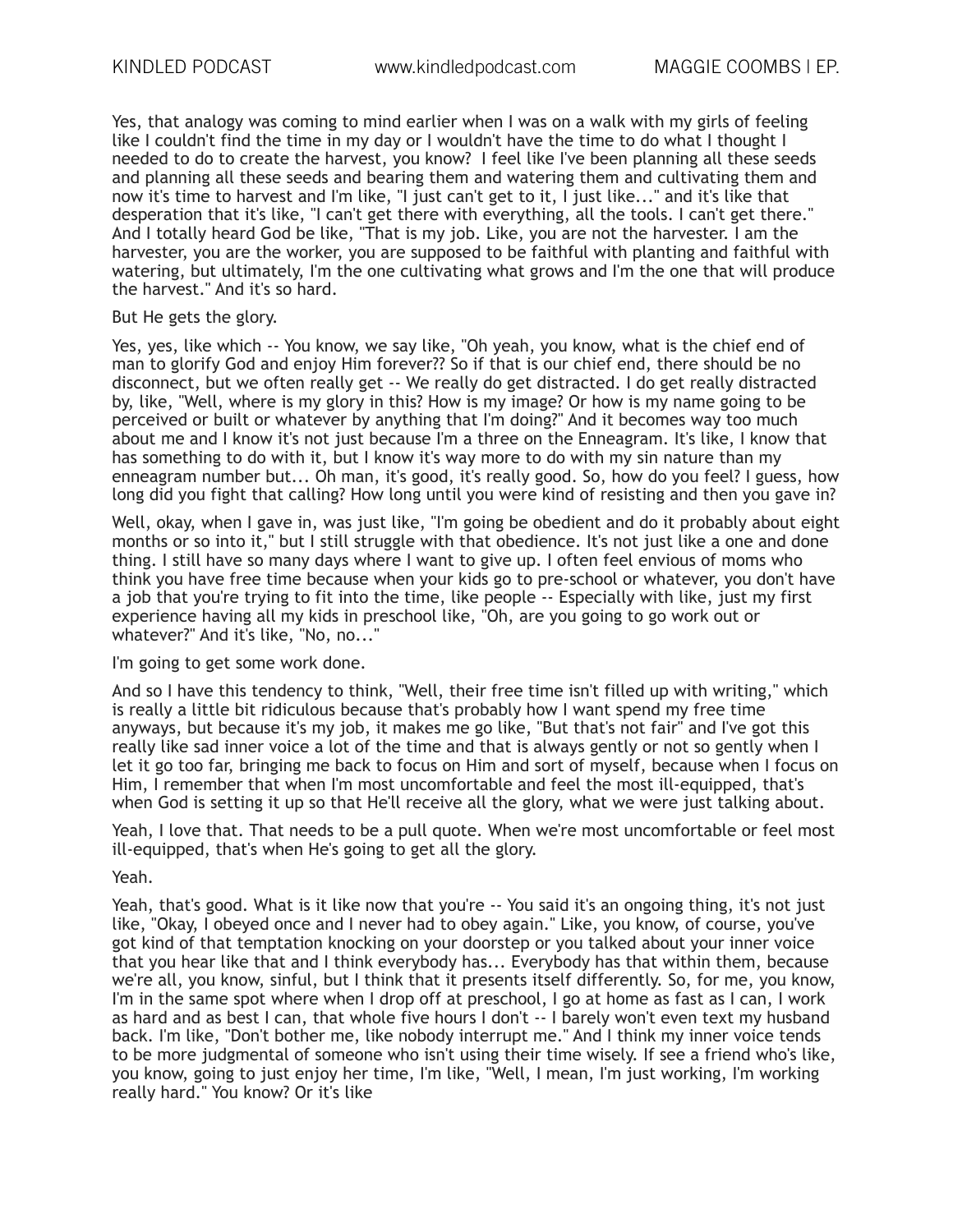[over talking 25:16]

I'm sorry, I don't have time for that because I'm just working.

I'm just really important, yeah. Which everyone's is going to be like, "Wow Haley sounds like a real beast."

Yeah.

Yeah, I know, and I think there's jealousy there too, because I'm like, "Oh I wish I had enough -- I wish that I had enough actual working time so I couldn't just..."

Yeah.

"... go get a pedicure during this time." I mean, or go work out or whatever and not do that at 5:45 in the morning, but...

I think we also forget that a lot of times us women are doing really good work during that time, you know? Yeah.

It's like, they're taking care of their bodies, they're taking care of their homes, they might be pouring into the ministry that they're a part of and we're like --- But we have a tendency to be like, "Oh you don't have an end? Well, I have an end, motherhood and this." Yeah, it's like, it's a really sticky slope and I think that's what happens when we start looking around, instead of looking at what God asked us to do.

Yeah, like -- I don't know if it's like keep your head down and look at your work or keep your head up and look at God, but when you're doing anything other than one of those things, like it's -- Yeah, it becomes that comparison that's like, that's not helpful because I wasn't called to live her life, I wasn't called to do what she was called to do and she's not called when I'm doing here, so I can't -- There's no comparison, it's like comparing apples and oranges. We are different people with different gifts and different skills and different journeys that God has us on for very different reasons. So there's just no comparison that can even be made.

Yeah, and we've been -- We've all been equipped for what we were given to, not what someone else was given, you know?

Right, yeah, very true. So what do you feel is the hardest part for you about being a working mom, because you're kind of -- I wouldn't say like, you know, an unwilling working mom, but it took something for you to actually -- it wasn't something you started out pursuing per se, it was like God invited you into something He was doing and through that you became a mom that is also working, like you said. What's the hardest part for you about that?

So, I mean it was -- Like just when I -- Once I said, "Okay I'm ready to -- I'm willing, I'm going write this book. I'm going to be really committed to it." I was not committing to being a working mom, in my mind. I was like, "I'm just going to write this book, as God asked me to do it and then I'm going to check it off my list and then I'm going to go back to what my original plan was." And I was going to self-publish and I was thinking, "So like maybe 200 copies to my friends." You know? And [inaudible 27:59] I can like give out to women that I see struggling with what I struggle with. And then I, like very begrudgingly, by my husband's wisdom, allowed myself to pray that God might bring a traditional publisher to me and then -- I mean, this is not how it happens ladies. If you're a writer and I cannot replicate this process for myself even, but I prayed one day and the next morning a publisher contacted me, someone I knew growing up actually worked for a traditional publisher, so he was like, "Hey, I see that you're writing a book on Facebook, I saw you talking about that. Would you be -- You know; I work for [inaudible 28:39] Publisher. Would you like to meet with me?" And I was like, "Sure, he's going to be so nice and give me good advice about self-publishing." And he was like -- We met and he was like, "Yeah, I think we probably want to publish this." And I was like, "Okay." And then I was like, to my husband, "But don't want a traditional publish because then it's like an actual job. Like, I have responsibility to somebody outside of myself, you know, for the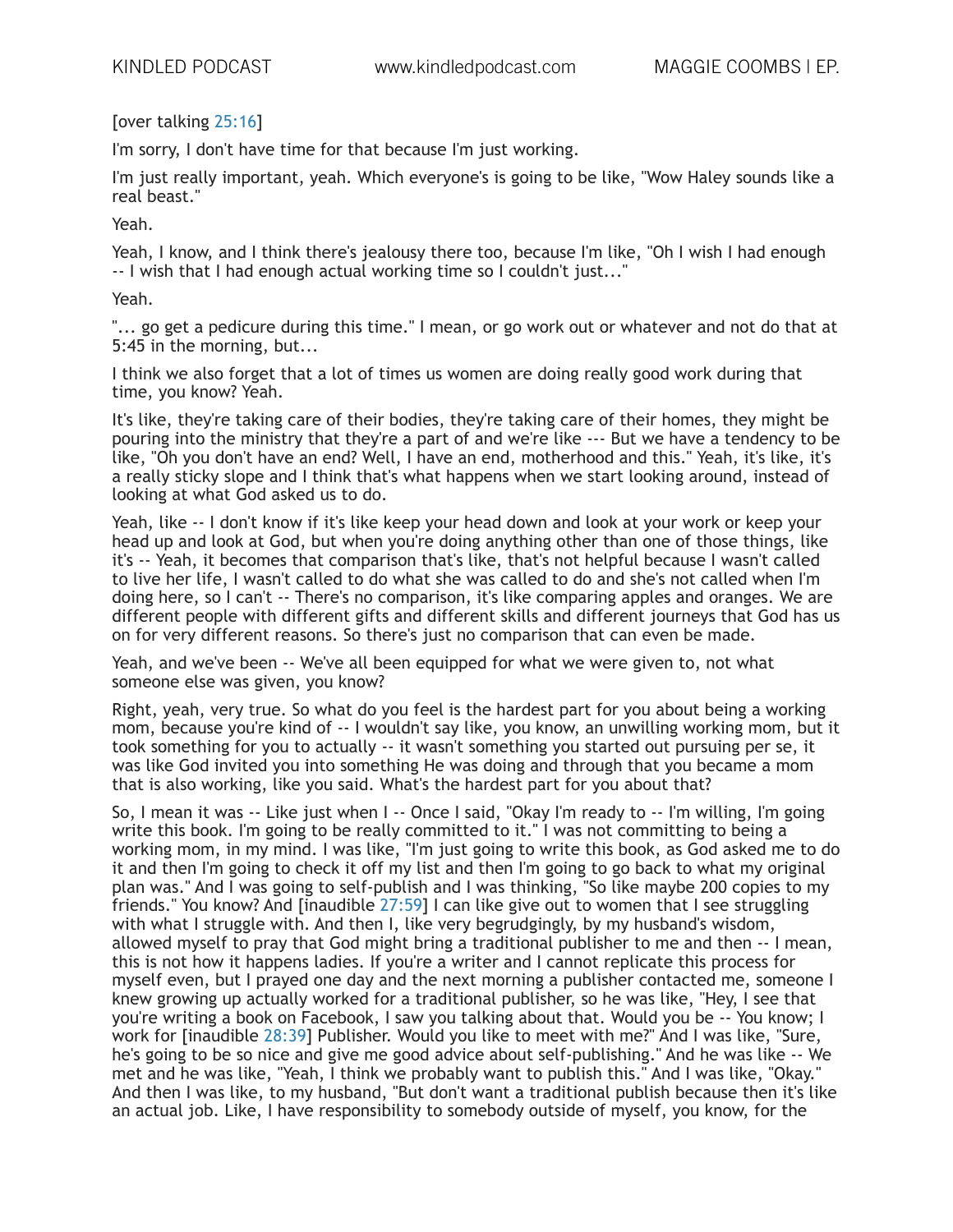work that I'm doing" and so I still struggle with it. So, I mean, for me, the struggle is always any time it stretches me past my own abilities. You're going to hear -- like; this is just a recurring theme in my life. Any times something -- I'm like one of those people who just wants to be not the best at something but really capable of it and know that I can do it and do it well. And so, anything that - the hardest part about being a working mom for me is that it consistently stretches me past my own abilities, but one thing that God had taught me is that we as Christians like to say like, "God won't give you anything more than you can handle."

Not true.

No, it's not. That's like literally the exact opposite of His plan for us?

Right.

I think God makes the practice of giving people bigger jobs than they appear to be equipped for.

#### Right.

So then His glory will shine through our really weak vessels and when we respond to His prompting with our 'Yes' instead of trying to get out of it, like I often do and when we rely on His power instead of our own, then He gets glory in a really special kind of way.

Yeah, that's really good. I think that's like -- Yeah, that saying is -- for some reason, it makes me go back to childhood and picture my grandma's fridge, because she had a magnet that was something like that.

Yeah.

God won't give you more than you can handle and then next to it was like, you know, the feet walking on the sand or something.

Yes, and like the tiny little [over talking 30:39] whole thing about like, "You can't see God's feet walking besides you." [over talking 30:45]

Yeah, it's like a poem, like footprints on the sand or something.

Yeah, it's like [inaudible 30:51] away with the winds and yeah.

Yeah, it's like you were walking alone, but someone was there with you the whole time anyways. Okay, enough of that, but...

It's always like, if something good is said too often, it starts going like, "Wait, what?

Yeah.

[inaudible 31:05] up a scripture, like any time everybody is quoting something...

Right.

I try to make a practice of asking myself like, "How does that line up with the Bible? What's the Bible actually teaches us?"

Right, because we know that the Bible is not ever going to be popular. Jesus said like, "You're going to be enemies of the world because I have been then enemy of the world. That is what you're going to be if you follow me." And a lot of times, you know, I think people just want to be a friend of the world, but also somehow carry the truth and it's like that is -- You know, I'm not saying you don't love people, it's just that it's not a popular message.

Yeah, it's un-Christian. If non-Christians are going, "Yeah, yeah, yeah, then probably it's missing the Bible." Yeah, absolutely, yeah. So I love that. Anytime you're stressed past your own abilities. Yeah, and I picture it like I probably should not even be quoting this because I don't remember this Bible story fully, but I know when Moses's arms -- like Aaron has to hold up Moses's arm, right?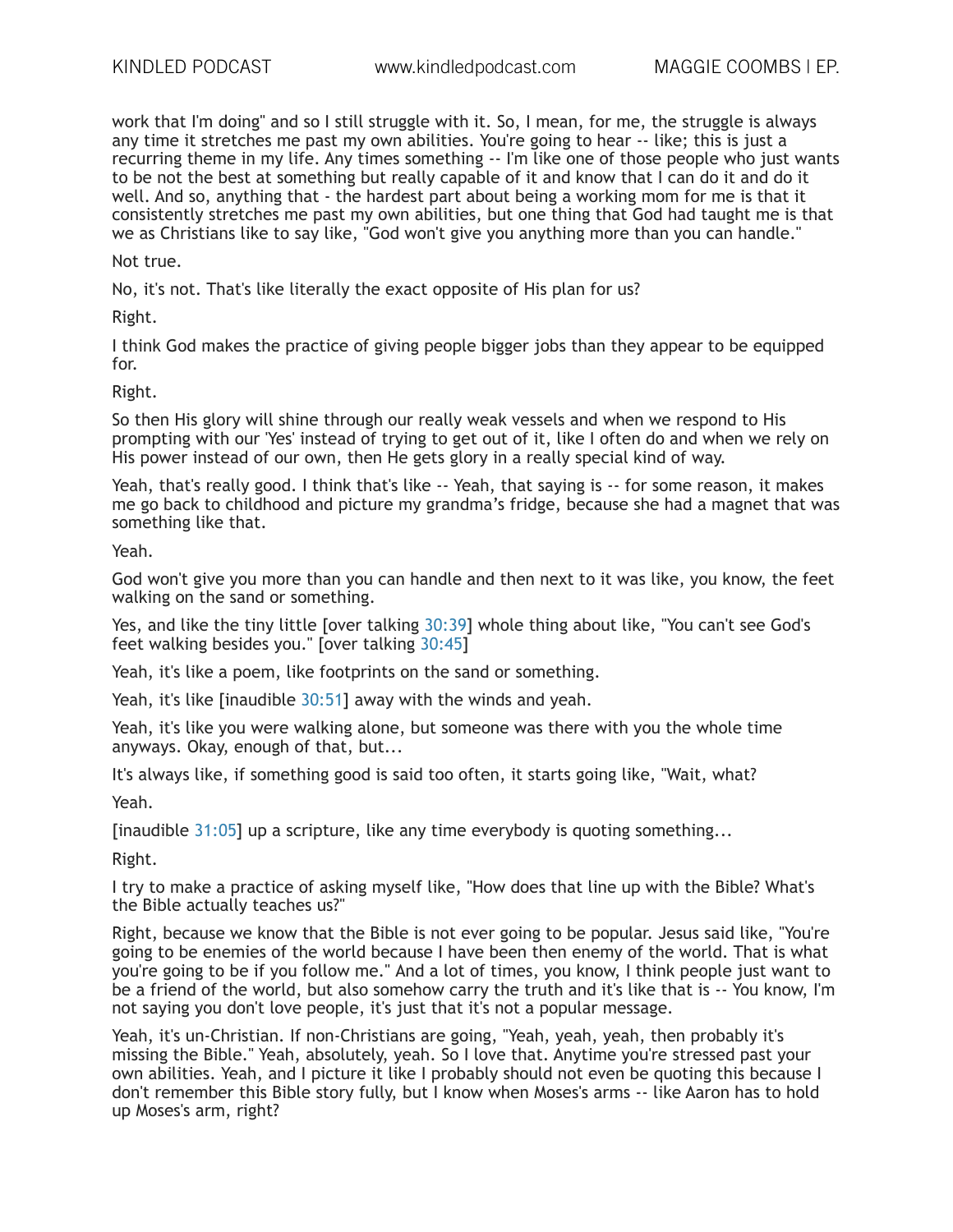Yeah.

Am I saying it right?

Yeah, yeah. I talk about that a lot in my writing group, we say like, "I'm just going to hold up your arms right now."

Okay, because they were in a battle, right?

[over talking 32:19] around you. Mhm.

And every time that they held up his arms, they were winning and when they lower his arms, they were losing, right?

Mhm, yeah. So if you're going to be -- I think that's really important, as a working mom, to like have a friend or a husband or your mom or whoever, like someone that you can literally just go to and say, "I don't want to do this anymore, even though I think God has asked me to do it." And I don't mean that you have to have a ministry like on Unsupermommy, I mean like any secular work that God has asked you to do as well, like just to have someone who knows like -- Because often we want to put on our best selves to everyone and be like, "I've got this all together" or whatever, but someone that you could honestly go to and say like, "I don't have this together, I'm falling apart right now, I need you to speak truth into my life about what God, how God has equipped me and the Gospel and my imperfection and His perfection so that I can keep going right now."

Yeah.

Otherwise we will always give up.

Right, right, and the other thing that's really cool about that visual and that story that I think we can take away for our own lives is that if you talk about a grace-filled limitation like -- Moses was weak, he was too weak to even hold his arms up. So one might go, "Well God, if the battle victory requires His arms to be up, well, why didn't you pick someone else? Like why not pick a younger, stronger man who could hold his own arms up?" And it's like that's the exact point that God -- That is exactly why he chose Moses, because he needed to be supported, he needed help and then through that, like we actually don't look at Moses or Aaron, we look at God, Like, we're -- our vision is redirected and instead of seeing Him like, "Oh wow, you're a miracle worker, you're the one that did this" we look to God, because we know like the source of that strength isn't either one of them. This battle is not -- there's no magical tie between your arms and them winning, it's this power of God, you know? And so it's just crazy.

I love that, love that.

Yeah, it's -- I mean, it's so clear and it's so evident, but it's so hard to be the one with the weak arms, you know? It's so hard.

It's never fun to have the weak arms.

It's just not fun. I hate to have the week arms. This conversation is just like, it's really good timing for me.

Good.

I was like, "I'm going to need some prayer and laying of hands before my husband comes home because he's going to be like, "What happened to you today?" So what advice would you give to someone who feels God asking them to do something but they don't want to? And I know you just mentioned like find a buddy, find a friend kind of [inaudible35:14] What would you say to someone who hasn't even taken any steps forward yet?

So the advice I'm going to give them is that they should read First Corinthians one and two and I'm going to read for you 1:26-31, "For consider your calling, brothers: not many of you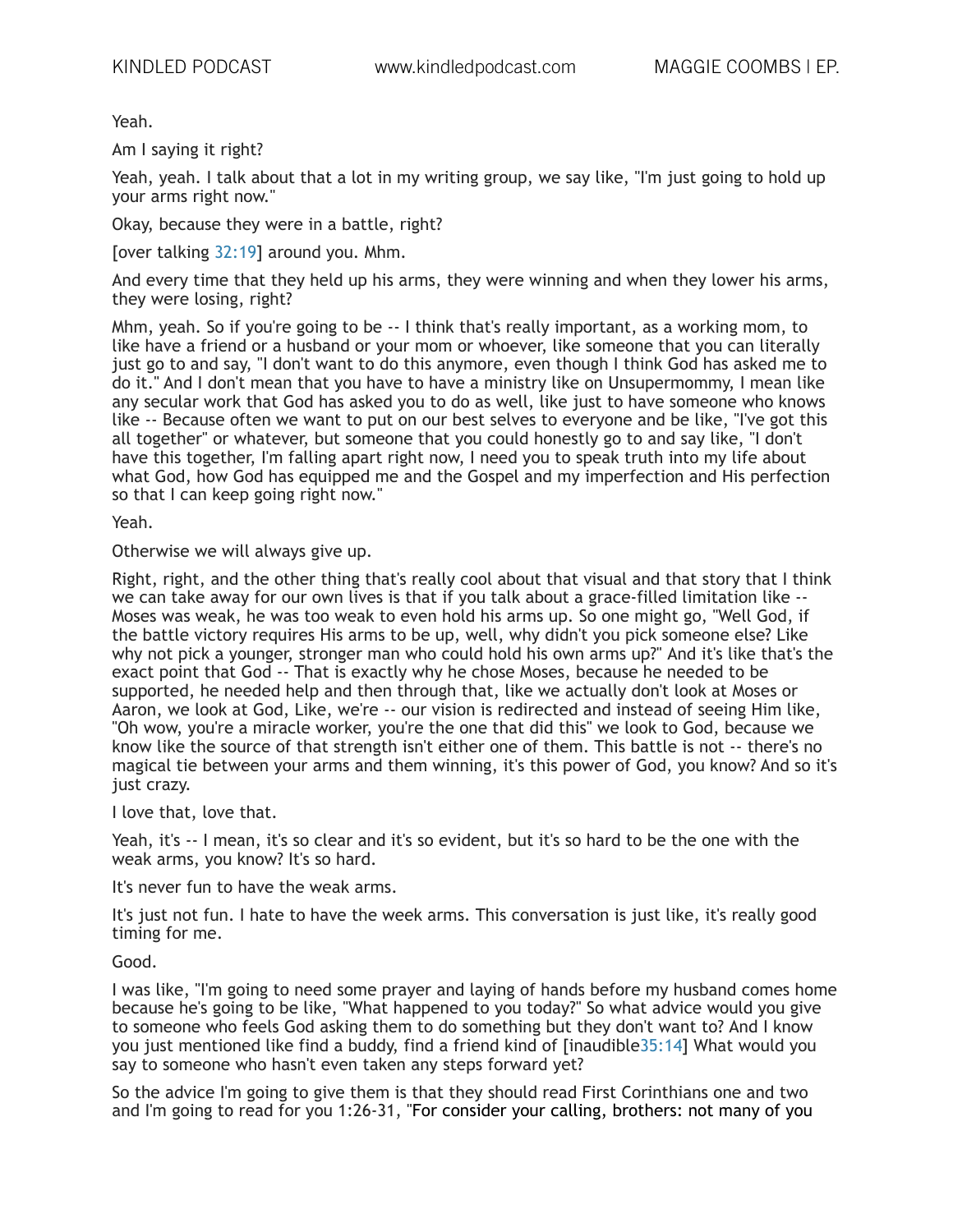were wise according to worldly standards, not many were powerful, not many were of noble birth. But God chose what is foolish in the world to shame the wise; God chose what is weak in the world to shame the strong; God chose what is low and despised in the world, even things that are not, to bring to nothing things that are, so that no human being might boast in the presence of God. And because of him you are in Christ Jesus, who became to us wisdom from God, righteousness and sanctification and redemption, so that, as it is written, "Let the one who boasts, boast in the Lord." So this is really good news. God loves to use people who don't seem to fit the job description. So find the things in the Bible that reminds you of that, like Moses, he's an Israelite raised as an Egyptian and God uses him to lead the Israeli [inaudible36:27] of captivity even though Moses's first response to God was like, "I can't do this, I'm a bad talker, like you've made the wrong choice." Sounds was really familiar to me. And his obedience is pretty begrudging in the middle and then think of where Moses is by the time that he died, like the sanctification and the trust that God grows in him through the act of responding in obedience. And then you've got Paul, he's like, the Jewish best-of-the-best and the Christian killer. And then God says, "No, I'm going to take that man and use him to bring the Gospel to the Gentiles." And then there's like David, he's just the youngest child in a large family of boys and nobody cares about the youngest boy in that society and he becomes the greatest king in Israel's history. And so if you feel like you lack wisdom and power, if you feel weak, low, if you feel overlooked, perfect. God looks at that and he says, "I can use her because in her weakness, my power is perfect and because Christ will stand for us as our wisdom, our righteousness, our sanctification and redemption." So we don't have to be the best, we don't have to be a sinless person, we don't have to be the strongest woman we just have to have access to Jesus and in that way, when God works through us, He will get all the glory and then we just get to boast in His greatness instead of our own. So I think really, if you're just starting off on the path and you don't want to do something, just immerse yourself in scripture. Look in scripture, what does God say about when we're weak? What does God say about -- Like what people does God choose to do his work? And let those be part of that band of imperfect people. Say like, "I can do that. I can give you just my weakness." And we can all do that.

Yeah.

And the cool thing is then, we receive joy then, like we are obedient and God produces the fruit and we don't necessarily get the fruit ourselves, but we get the fruit of joy in our lives, like the joy of being part of the work that God is doing.

# Yeah.

That's a really, really key point there that you just slid in.

So it's in the parable of the talents, which is part of what God -- It's when I finally said, "Okay God, I'm going to actually write the book." That was because I was reading in Matthew 25, the Parable of the Talents and the talents are money in that parable, but it's talking about the gifts that God has given us and he gives one person five and one three and one person one talent and like the person who gets one talent buries it in the sand because he just wants to keep it precious because he thinks that's what God wants him to do with it. It's just like, keep this thing carefully instead of using it to produce more and so we have just all been given these gifts. So then when the Master comes back, the guy who had five talents made ten and the guy who had three tales made six and one talent, he just brings the one. And so it's like they give the harvest back to God, but then it says that the two who produced the harvest and gave it back to God get to enter into the joy of the master. And like that's the gift that we receive when we -- that's the gift we receive when we respond in obedience, when we allow Him to be sovereign over the fruit and then we, instead of hoarding the fruit for ourselves and obsessing over building our own brand or whenever we're trying to do online, but just like continuously -- we have to do every day, right? [inaudible40:36] that fruit is. I'm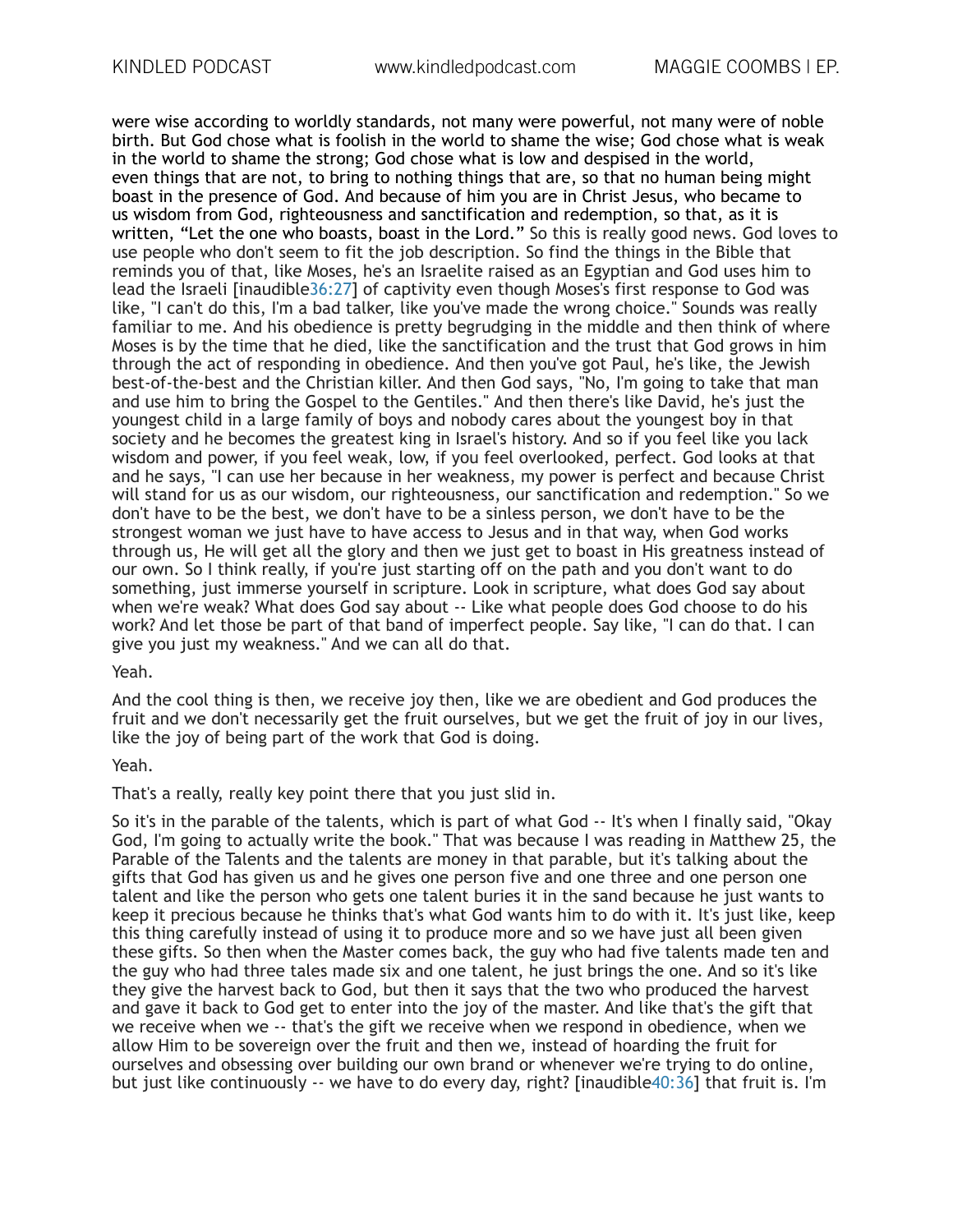not going to look at those numbers or if I do, I'm going to stop and praise God for them or whatever.

#### Yeah.

Then we get joy in the master, not in the fruit.

Yeah, such a hard but good truth because, yeah, we may not get -- Sometimes I think He does allow us to experience the fruit of our labors and whether that's like an obedient child that you see growth in or you see their heart turning towards Jesus or apologizing without being asked whatever. That's to me, that's fruit of labor, right? But sometimes we don't get to see the fruit of our labor and a lot of times, like you said, it's not ultimately for us, it's for Him and that work that those two men, the workers in the fields, did to bring in a bigger harvest by planting their, whatever it was, their talents or multiplying it, they did that work.

Yeah, yeah.

Yeah, it wasn't ultimately for them to enjoy the fruit and that's what's so hard about -- Like that's one thing that I think is extremely hard about being a woman in business and in ministry and in motherhood in this day and age, because -- I mean, it's so... it's just so tempting to make it all about numbers and is this successful based on what the world tells me is successful. Like "Here's what my conversion rate should be, is it -- Am I converting? If not, then what's broken?" And I'm not saying that we abandon that and that none of it ever matters, but I am saying that God looks at things differently than man does. And so, just because you are obedient and you do the work and you take the risk and you follow Him and you don't see what you expected to see, it doesn't mean it was for nothing, because nothing is wasted with God and the fruit that he's producing may be different fruit than what you wanted to see, you know? And maybe it's the fruit in you and not the fruit of your actual labors. Maybe it's a fruit of you will be obeying Him, joyfully and not getting to see all these numbers or more money or more followers or more books or whatever the thing is, you know? Maybe it's different fruit and I think that's something that we have to, like you said, we have to remind ourselves of and be reminded of like every single day.

Yeah, our work is valuable first for the fruit that it produces in our own heart, like for the ways that it sanctifies us and draws us near to God and then everything else is like a [inaudible43:12] on top of that.

Yes, exactly.

Sometimes we get big bonuses and sometimes their baby bonus.

Oh, man. So can we pray for the big bonus or do we [inaudible43:26] joy either way?

I think both, you know? It's the Lord blessed this endeavor, like I believe that's a view and I believe that it's going to benefit other people if I do a good work here, but your [inaudible43:41] will be done and you know best. I've done all of the things and I've read all the books and I've -- then everything that I can do within the limitations that you have given me and you will do the work or you won't do the work, but it's valuable between me and you, first and foremost, you know?

Yeah, I love it. Thank you for this free therapy session. I'm totally kidding, but I'm serious. No, it's just been so fun to connect with you and hear more about your story and I know that your particular story is going to encourage a lot of women who find themselves at that place of knowing that there's something in their heart that God is kind of tapping on and it's uncomfortable and I love everything that you said and I know it's going to touch a lot of people, so thank you.

Glad to be here.